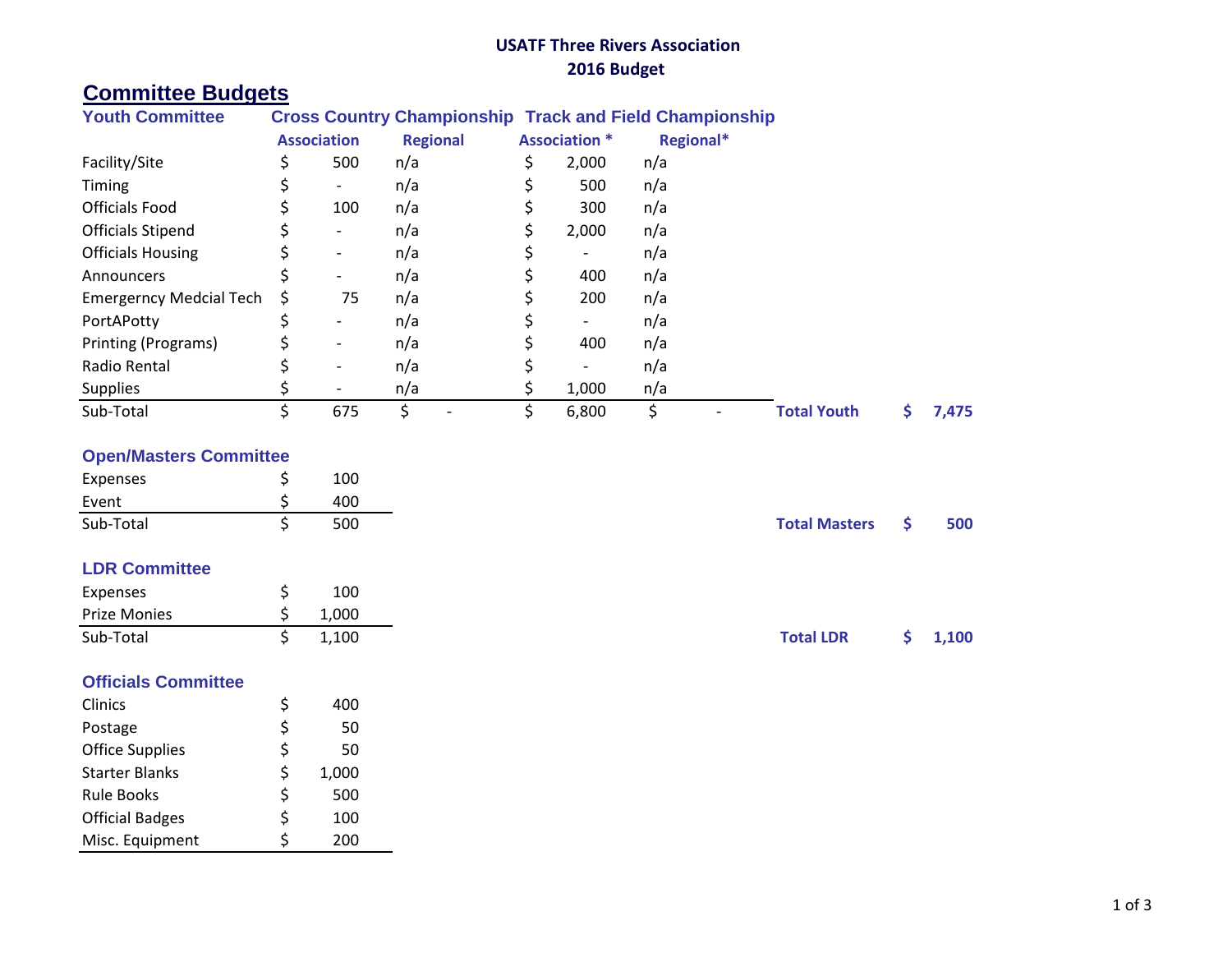#### **USATF Three Rivers Association 2016 Budget**

| Sub-Total                        | \$ | 2,300 | ZUIU DUUKEL<br><b>Total Officials</b> | \$           | 2,300 |
|----------------------------------|----|-------|---------------------------------------|--------------|-------|
| <b>Administrative Budgets</b>    |    |       |                                       |              |       |
| <b>President</b>                 | Ś. | 100   | <b>Total President</b>                | $\mathsf{S}$ | 100   |
| (sanctions: postage, paper, ink) |    |       |                                       |              |       |
| <b>Treasurer</b>                 | \$ | 250   | <b>Total Treasurer</b>                | -S           | 250   |
| (Postage, paper, ink, checks)    |    |       |                                       |              |       |
| <b>Membership</b>                | \$ | 250   | Total Membersh \$                     |              | 250   |
| (Postage, paper, ink))           |    |       |                                       |              |       |
| <b>Marketing</b>                 |    |       |                                       |              |       |
| Development Program              | \$ | 1,000 |                                       |              |       |
| Web Maintenance                  | \$ | 5,100 |                                       |              |       |
| (Fund Raising, etc)              | \$ | 1,000 |                                       |              |       |
| Sub-Total                        | \$ | 7,100 | Total Marketing \$                    |              | 7,100 |
| <b>Office Budget</b>             |    |       |                                       |              |       |
| Telephone                        | \$ | 1,000 |                                       |              |       |
| <b>Email Delivery</b>            | \$ | 750   |                                       |              |       |
| Postage - Annual Mtg             | \$ |       |                                       |              |       |
| <b>Storage Fees</b>              | \$ | 1,000 |                                       |              |       |
| Equipment / Fees                 | \$ | 500   |                                       |              |       |
| <b>Service Fees</b>              | \$ |       |                                       |              |       |
| Sub-Total                        | \$ | 3,250 | <b>Total Office</b>                   | \$.          | 3,250 |